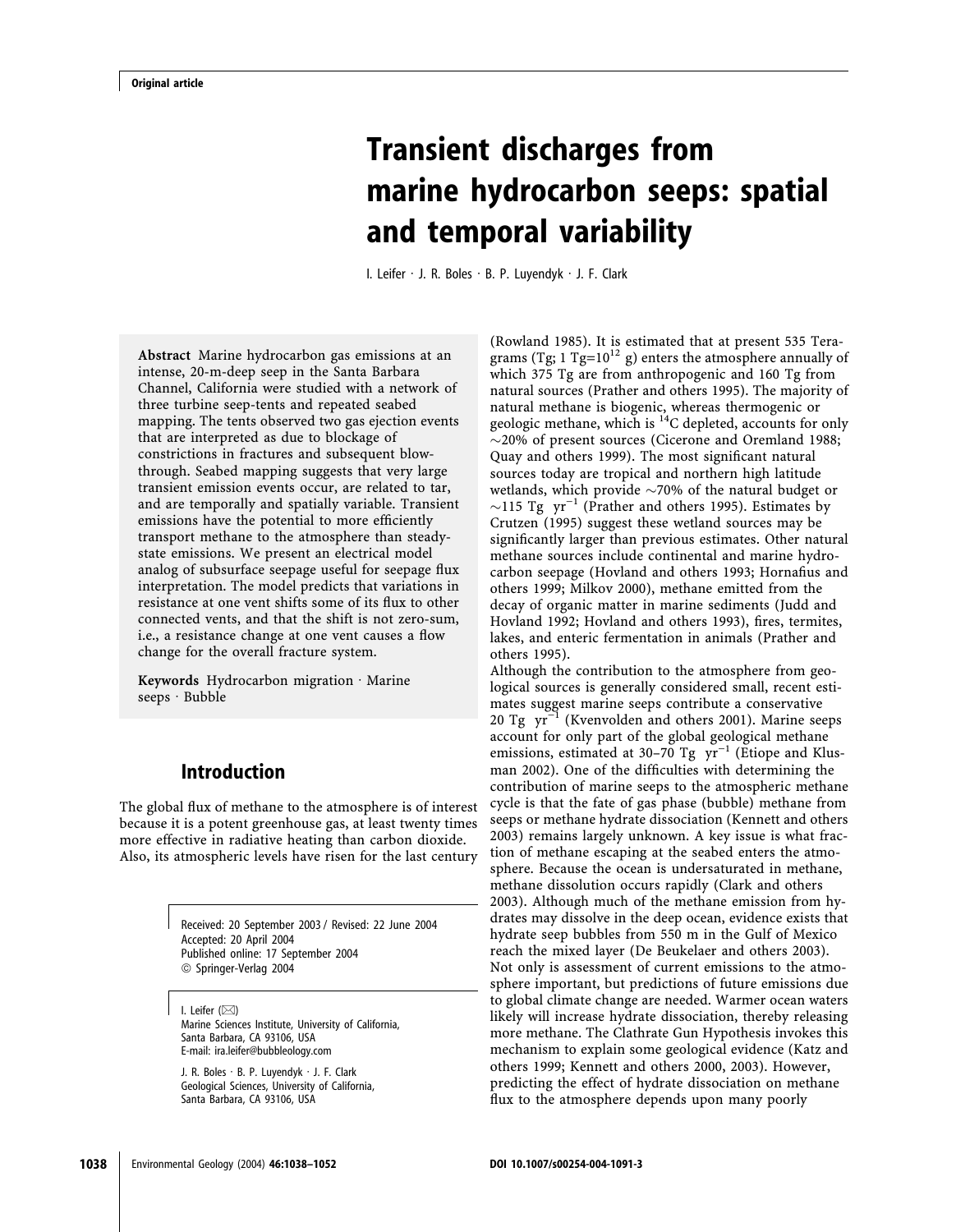quantified and poorly understood aspects of seep bubble plumes. This underscores the importance of understanding processes associated with marine seep gas bubbles. Many factors affect the fate of seep bubbles rising from a given depth and thus their methane flux to the atmosphere. The most important are bubble size and the interaction of the bubbles with the local ocean environment (Leifer and others 2000b; Clark and others 2003). As a result, transient events that temporarily increase the gas flux by orders of magnitude can significantly alter the fate of seep gases. Unfortunately, although evidence shows that transient events occur (Tryon and others 1999; MacDonald and others 2000), quantitative observations are absent, particularly with regards to magnitude, bubble size distribution, temporal and spatial frequency of events, and modification of the local oceanic environment. All these aspects must be understood to assess the contribution of transient events to global budgets. In this paper the authors present observations using two new seep measurement approaches that provide evidence of the temporal and spatial variability in marine seepage and of transient emissions in particular.

# Factors affecting the fate of marine seep gas

Marine seep bubbles contribute to methane budgets in three different regions, (1) dissolution in the deep-sea, (2) transport to the surface mixed-layer, and (3) transport to the atmosphere. For methane that has dissolved into the deep ocean, the diffusion time scale to the atmosphere is long,  $\sim$ 50 yr, (Rehder and others 1999) compared with microbial oxidation, <1 year, (Watanabe and others 1995; Tsunogai and others 2000; Valentine and others 2001). Thus deep-sea dissolution of seep gas does not affect atmospheric budgets, although it provides an energy source for deep-sea ecosystems, particularly chemosynthetic communities such as found at seepage sites (Mac-Donald and others 1989). Where bubbles survive transit to the sea surface, their remaining methane directly contributes to global atmospheric budgets. When bubbles dissolve in the mixed-layer, some fraction of the methane dissolved into the mixed-layer can transfer to the atmosphere by air-sea gas exchange. And finally, because seep bubble-plumes are associated with upward fluid motions driven by the buoyant rise of the bubbles—the upwelling flow—(McDougal 1978; Leifer and others 2000b; Leifer and MacDonald 2003), dissolved methane in the bubble plume is vertically transported (Leifer and Judd 2002). This allows some of the methane-enriched water in the plume below the mixed-layer to be transported into the mixed-layer where it can potentially escape to the atmosphere. Thus, understanding the fate of seep gas requires the understanding of bubble processes and bubble-plume processes in the ocean.

As a bubble rises, the outflow of methane (and other hydrocarbon gases, if present) is driven by the concentration difference with the surrounding fluid (Leifer and Patro 2002):

$$
dn/dt = k_{B}(r) 4 \pi r^{2} (C - HP)
$$
 (1)

where *n* is the molar content of the bubble, *t* is time,  $k_B$  is the individual bubble gas transfer rate,  $r$  is the equivalent spherical bubble radius,  $C$  is aqueous concentration,  $H$  is the Henry's Law constant (Wanninkhof 1992), and P is the partial pressure for each gas. From (1) the outflow rate is dependent upon  $r$ , the concentration difference between the bubble and the surrounding water ( $C - HP$ ), and factors affecting  $k_B$ . Parameters affecting  $k_B$  include gas diffusivity, temperature, and  $r$  (Clift and others 1978; Leifer and others 2000a). Also, factors that affect the bubble's boundary layer—i.e., bubble hydrodynamics—are important including, surfactant (surface-active substance) contamination (Patro and others 2001), oil (MacDonald and others 2002), turbulence from other bubbles (Gal-Or and Waslo 1968), and hydrate skins (Rehder and others 2002). Larger bubbles with their greater volume transport more methane and a greater fraction of their initial methane to shallower depths, while smaller bubbles dissolve at deeper depths (MacDonald and others 2002). Thus, bubble size is critical to predicting the fate of the seep gas. For example, for clean—uncontaminated—methane bubbles rising from 100 m, bubbles with r =1,000, 3,000, 5,000, and 10,000 *l*m transport 0.01, 5, 30, and 70% of their methane to the atmosphere, respectively (from Leifer and Patro 2002).

In addition to the above mentioned factors, bubble plume processes affect the bubble gases' fate, by elevating C in the plume water above background (decreasing  $C - HP$ ) and by creating an upwelling flow. Since bubbles rise relative to the surrounding fluid (Woolf and Thorpe 1991), the upwelling flow decreases the time for bubbles to reach the mixed-layer or sea surface. Seep upwelling flows were observed at both 550-m deep seeps in the Gulf of Mexico (Leifer and MacDonald 2003) and at shallow seeps at 20 to 70 m deep in the Santa Barbara channel (Leifer and others 2000b; Clark and others 2003). Elevation of C in seep bubble plume water was reported in the Santa Barbara Channel (Leifer and others 2000b; Clark and others 2003). These effects result from the cumulative effect of all the bubbles in the plume; thus, they depend on the total emission flux (Leifer and others 2000b) and the bubble size distribution (Leifer and Patro 2002).

# Bubble size-distribution observations

In the following discussion we define vents as high flow and low flow based on the characteristics of the produced bubble distributions. This distinction is based on laboratory observations of bubbles produced from drawn capillary tubes in a tank. At low flow rates, the bubble size depends only on the capillary tube diameter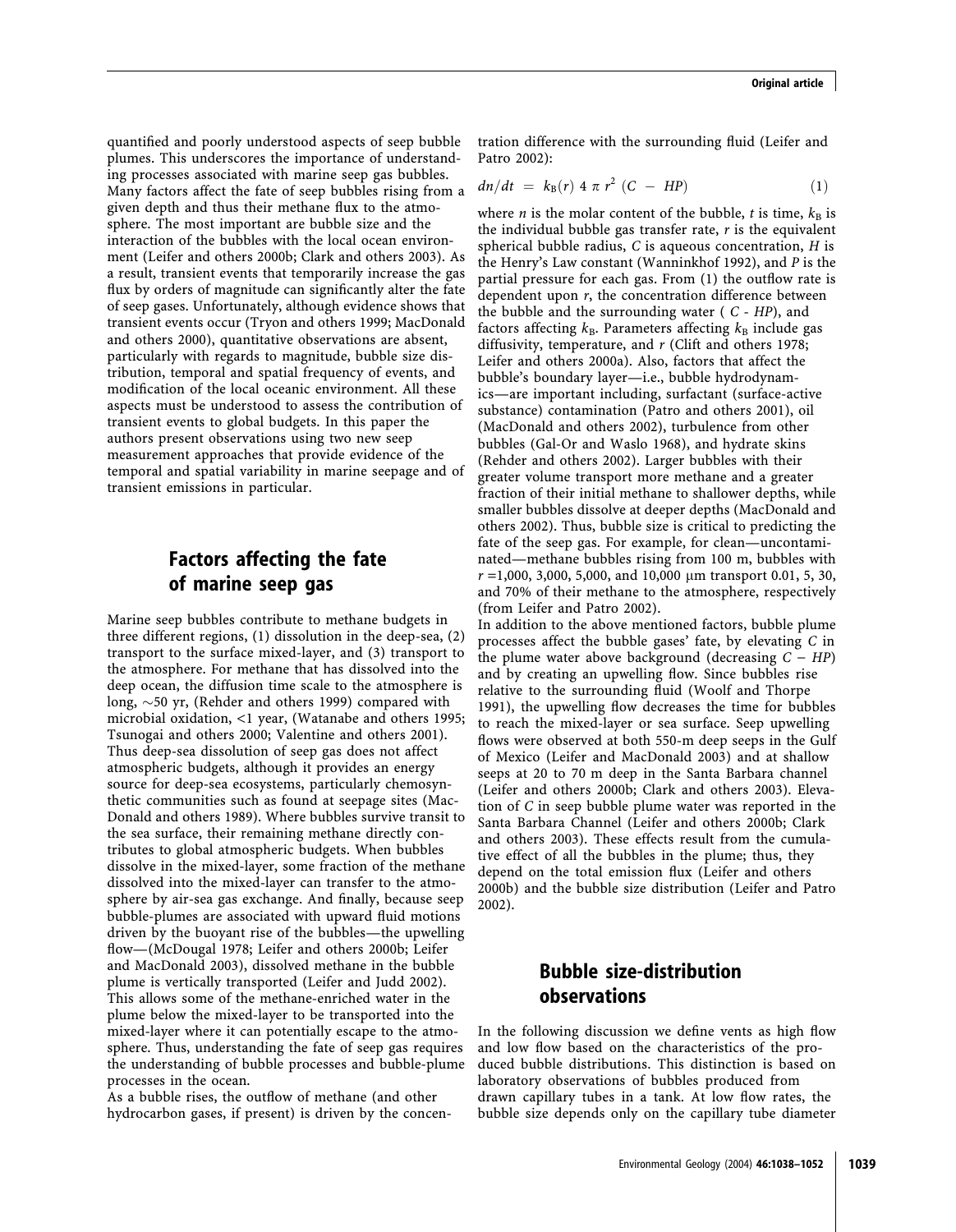and is independent of the gas flow rate (Blanchard and Syzdek 1977). Thus an increase in flow increases the rate bubbles are produced, not their size. At high flow rates, bubble size increases with flow, and in the formation process bubbles spanning a wide size range are produced (Slauenwhite and Johnson 1999). In the transition regime a few smaller and larger bubbles are produced. Vents in this transition regime are classified as low flow. The limited field data agrees well with laboratory observations.

Leifer and MacDonald (2003) reported seep-bubble sizedistributions from exposed hydrate in the Gulf of Mexico at 550-m depth emitted from three seep vents. Reported distributions were narrow and sharply peaked, or broad. The two narrow and sharply peaked distributions were produced by low flow vents, while the high flow vent produced a broad, shallow distribution spanning from very large bubbles ( $r > 1$  cm) to small bubbles at the minimum size resolution limit. Leifer and Judd (2002) reported a narrow peaked distribution at the sea surface in the Santa Barbara Channel. Currently, there are no other published seep-bubble size-distributions.

#### Seep upwelling observations

Rising bubbles vertically accelerate the surrounding fluid, creating an upwelling flow, which decreases the bubble transit time across the water column, thereby enhancing vertical bubble-mediated methane transport (Leifer and Patro 2002). Leifer and others (2000b) reported seep upwelling velocities in the Coal Oil Point (COP) Seep Field determined by visually tracking the rise of fluorescein dye injected two meters below the sea surface. Velocities varied from 15 cm  $s^{-1}$  for a very weak seep that produced only a few tens of bubbles per second to  $\sim$ 1 m s<sup>-1</sup> for the largest seep in the field, the Seep Tent Seep ( $\sim$ 70-m depth, 34° 23.074'N, 119° 53.388' W). Leifer and MacDonald (2003) inferred the upwelling flow for bubble streams from exposed hydrate at 550 m in the Gulf of Mexico with measurements of the bubble vertical velocities. Upwelling velocities were 20 cm  $s^{-1}$  for the high flow vent, and 5 cm s<sup>-1</sup> and <2 cm s<sup>-1</sup> for two low flow vents, the latter of which produced very oily bubbles. Upwelling flow velocities in the water column are likely larger than near the seabed where the seawater is under acceleration. If the bubble plume survives to the sea surface, then the upwelling flow decelerates near the sea surface where it must diverge. Clark and others (2003) reported on total water column upwelling flows at a very active seepage area, Shane Seep (22-m depth, 34° 23.370'N, 119° 53.428' W) in the COP Seep Field. The upwelling velocity was measured by releasing fluorescein dye into the bubble stream at the seabed, and measuring the time to reach the sea surface. The maximum upwelling velocity occurs along the plume axis (McDougal 1978). Based on the initial arrival of the dye at the surface, the velocity was  $\sim$ 40 cm s<sup>-1</sup>. Clark and others (2003) proposed that seeps modify their environment thereby increasing the methane flux to shallower depths (i.e., to the mixed-layer and/or to the atmosphere).

# Transient gas emissions and seep-bubble transport to the atmosphere

Given the seep depth, emission bubble size-distribution, and ambient plume conditions such as dissolved plume gas concentrations, a numerical bubble model can predict the methane dissolution rate at different depths, or the fraction that reaches the atmosphere, enters the mixedlayer, and dissolves in the deep-sea. From this the global flux to the atmosphere could be estimated if the distribution of seepage in continental shelf waters was known. However, quantitative measurements of these parameters, even for steady-state seepage, are few to non-existent. In addition, seepage varies on time scales from decadal (Fischer and Stevenson 1973; Fischer 1978; Quigley and others 1999) to tidal (Boles and others 2001) and subhourly (Leifer and Boles 2004a). Seepage also varies spatially (Quigley and others 1999; Hornafius and others 1999; Washburn and others 2001; 2004). These temporal variations result from either external cyclical forcings, such as tides and swell, or other non-cyclical factors such as the interaction between gas and oil fluxes (Boles and others 2001; Leifer and others 2003; Leifer and Boles 2004b). Furthermore, indirect observations exist of "eruptive" gas emissions from marine (Tryon and others 1999; Mac-Donald and others 2000) and terrestrial seeps and mud volcanoes (Sokolov and others 1969). We term these emissions "transient". Moreover, seepage associated features such as pockmarks and mud volcanoes are observed globally (Judd and others 2002) and suggest transient gas emissions occur with non-negligible frequency. The general lack of quantitative seepage values for steady state (including cyclical) seepage not to mention transient events, presents a challenge to estimating the global contributions from non-transient and transient marine seepage (e.g., Milkov and others 2003). In this paper we present evidence that in active seepage areas in the Coal Oil Point (COP) Seep Field, transient gas emissions occur frequently. Based on observations (both

published and presented below) we propose that these emissions are more likely to transport methane to the atmosphere for three reasons. For transient emissions, (1) bubbles are larger, (2) upwelling flows are produced, and (3) plume water becomes saturated. Failure to account for the transient contribution, including these effects of plume ambient condition modifications, will likely lead to underestimation of the total marine seep contribution to atmospheric methane budgets.

### Materials and methods

#### Methods overview

Given the spatial and temporal variability of gas seeps, measurement approaches that provide both spatial and temporal data are needed. Methods discussed in this paper include a turbine seep-tent for measuring gas flux and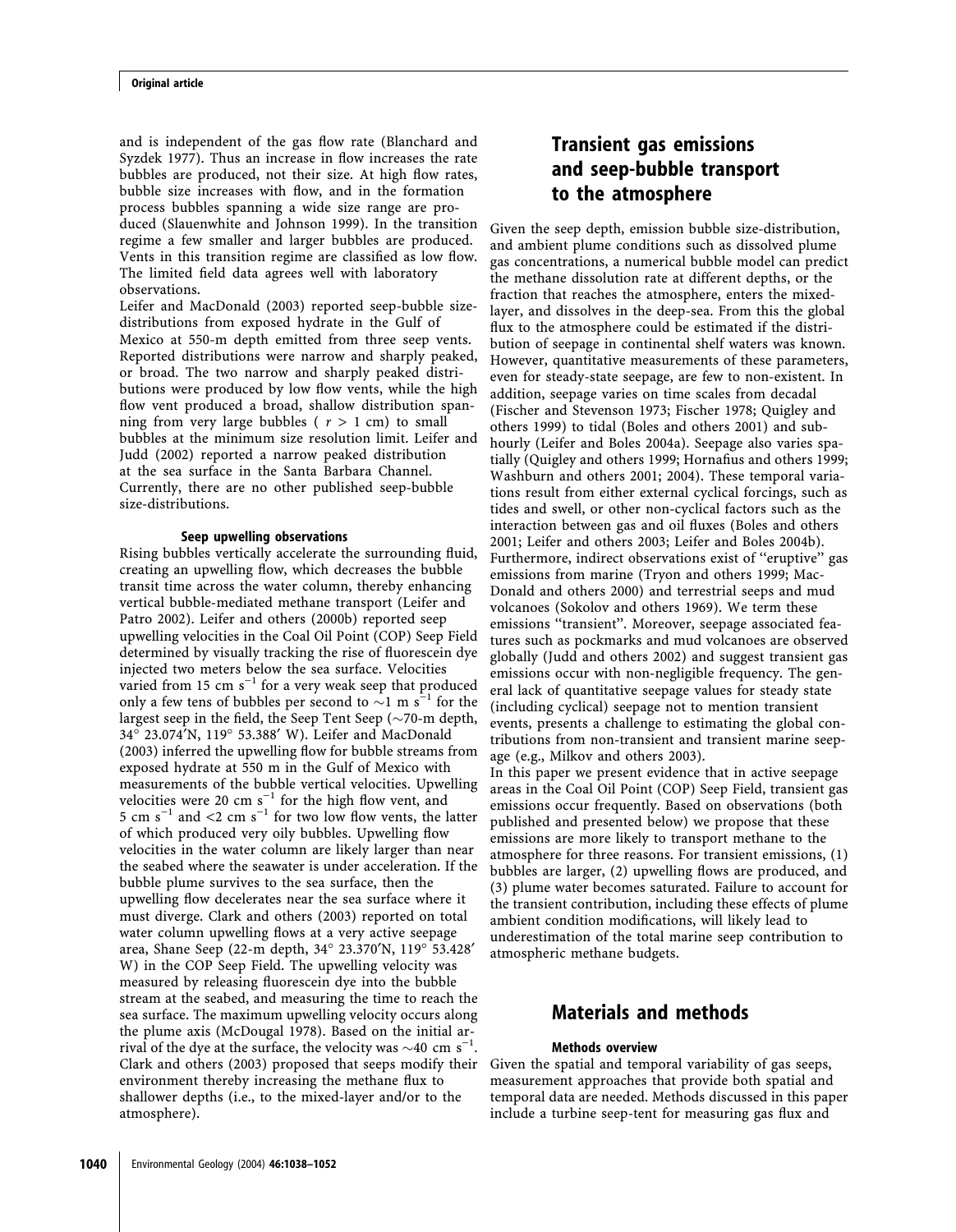seabed mapping. These methods were tested in the COP Seep Field, located near the University of California, Santa Barbara (UCSB). The field has a wide diversity of seepage rates and thus provides an ideal natural laboratory for studying seep processes and developing measurement instruments and techniques.

#### Turbine seep-tent flux monitor

The underlying principle of the turbine seep-tent (Fig. 1) is that rising bubbles generate an upwelling flow that can be measured by the spin rate of a turbine (Leifer and Boles 2004a). In brief, a 2-m diameter conical tent of thin polyvinylchloride (PVC) plastic collects bubbles which are funneled through a breakup grid into a chimney where the turbine is mounted. Since the upwelling flow depends in part on bubble size, the grid ensures an approximately constant bubble size, as well as preventing debris from entering and jamming the turbine. Magnets on the turbine shaft generate pulses (four per rotation) in a Hall effect sensor. A data logger (OMP-MODL, Omega Corporation, CT) recorded the number of pulses per time interval. The time interval was chosen so that several pulses were recorded per interval to maximize the time resolution (0.2 s). Temperature and pressure were recorded with a 3-s time interval by a conductivity temperature device (CTD) with internal data logging capabilities (SB-39, Seabird, FL) mounted on one tent frame.

Since the pulse series is quantized, data was 1-s (i.e., 5 intervals) running averaged and then 1-s block averaged. De-quantized series were converted to a gas flux with a function (see Fig. 2) determined from a series of calibration experiments in the  $3\times5\times52$  m wind-wave channel of the UCSB Ocean Engineering Laboratory. In these experiments, bubbles were created by connecting an air compressor to a regulator and then one of a series of rotameter flow controllers (Omega Corporation, CT). A tube then ran from the flow controllers to the wave-tank bottom where it For 3 years (2000–2003), SCUBA divers periodically was either connected to one of two air stones or left unconnected. Three distinct bubble size-distribution streams were produced. The flow at the turbine was corrected using Boyle's law for the hydrostatic pressure







Flow rate as a function of rotation rate for the turbine seep-tent calibration experiments. Line shows the least-squares, linear-regression analysis fit to data over the range of the fit. Data key on figure. T1 – T3 are for the three aerators, ''no tube'', ''small bubbles,'' and ''large bubbles,'' respectively

difference between the air stone and turbine. For all threebubble sources there was very good correlation in gas flux  $(R^2=0.985)$  spanning nearly four orders of magnitude. Post mission calibration (Fig. 2) agreed well with the pre-mission calibration. Calibration also showed tent tilt negligibly affected turbine efficiency flux for small  $(\langle 10^\circ \rangle)$  tilt angle (Leifer and Boles 2004a).

#### Seabed mapping

visited an area of very active seepage, Shane Seep, and conducted both video and measurement surveys, documenting numerous changes in seabed morphology. Since the seabed in the area of the COP seeps is generally

Fig. 1 Turbine seep-tent schematic. Inset shows turbine details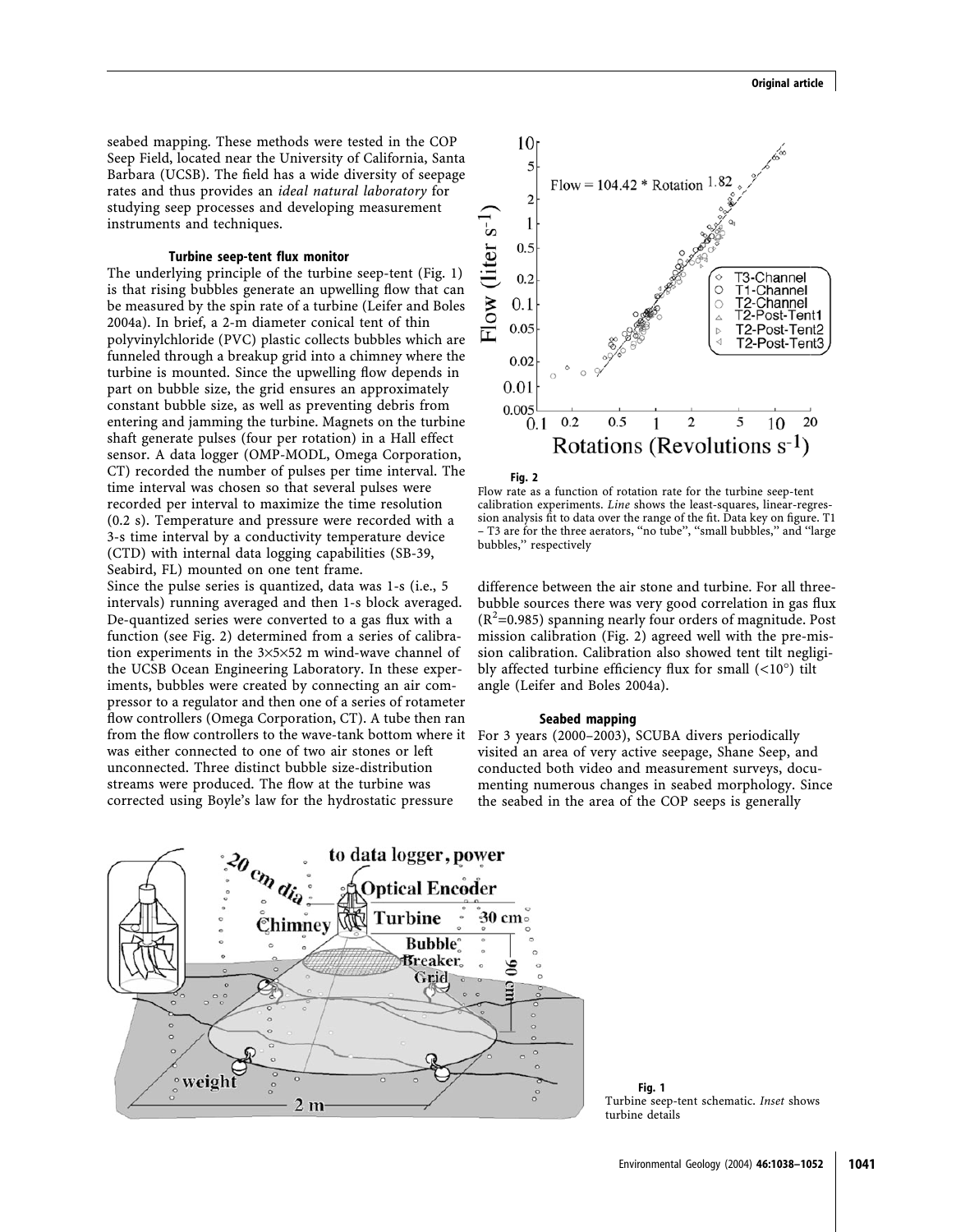featureless sand—excepting the seeps (Fischer 1978), north–south and east–west steel-link transect chains (2.5 cm links, 20-m long) were laid down late October 2001. Heavy chains allowed the transects to survive winter storms. The chains were centered on a position 3.5-m west–northwest of two prominent ''hydrocarbon volcanoes''. These volcanoes are termed hydrocarbon (HC) volcanoes to denote that the volcano walls are a combination of tar and sand rather than mud (La Montagne and others 2004). HC volcanoes generally had an associated active major vent (high flow) and were marked by closed cell foam numbers. Surveys used a measuring tape to determine distances to major morphological features, wall heights, and volcano dimensions. Volcano depths were measured using a level and ruler. In the November 2003 survey, the depth at key locations was determined with a dive watch (±15 cm) to quantify regions of seabed uplift or depression.

#### Site description

The COP Seep Field is probably the best-studied seep field in the world, and is shown in Fig. 3. Studies have quantified seep area (e.g., Allen and others 1970; Fischer and Stevenson 1973; Fischer 1978; Hornafius and others 1999) and emission fluxes using sonar techniques, ocean geochemistry, and direct gas capture at the sea surface. During the last 7 years, the UCSB seep group has mapped the seeps in the area using sonar images and quantified seepage flux from sonar and direct gas capture using a flux buoy (Washburn and others 2001; 2004). Results indicate

that  $\sim$ 1.5 $\times$ 10<sup>5</sup> m<sup>3</sup> day<sup>-1</sup>—4.5 $\times$ 10<sup>10</sup> g yr<sup>-1</sup>—of seep gas is emitted to the atmosphere from  $\sim$ 3 km<sup>2</sup> of sea floor (Hornafius and others 1999) with roughly an equal amount dissolved into the coastal ocean (Clark and others 2000). The seeps also release about 80 barrels oil  $day^{-1}$  - 5×10<sup>6</sup> l yr<sup>-1</sup> (Clester and others 1996) with oil slicks a common channel feature. It has been noted that oil (Mikolaj and Ampaya 1973) and gas (Boles and others 2001) emissions vary with tides. Quigley and others (1999) noted seepage changes on decadal time scales in the field with significant decrease in seepage area between 1973 and 1995.

Seep locations are controlled by faulted anticlines (Fischer 1978) and lie along three water depth trends. The inner trend is SCUBA-diver accessible, depth  $\sim$ 20 m, and includes Shane Seep and IV Super Seep. A second trend at depth  $\sim$ 40 m includes the Horseshoe seeps and COP Seeps. The deepest trend (depth  $\sim$ 70 m) includes La Goleta Seep and the Seep Tent Seep as well as Platform Holly. All seep names are informal.

### **Observations**

Shane Seep was chosen for this study for several reasons. Shane Seep has the most intense and concentrated seepage in the seep field, with the highest single point flux measurements, the third highest overall flux (Washburn and others 2004), and is diver accessible. Seabed surveys show



#### Fig. 3

Location of informally named seeps in the Coal Oil Point Seep Field, Santa Barbara Channel off the coast of Santa Barbara, California. Upper right panel shows the southwest US coast; upper left panel shows the Santa Barbara Channel with gray rectangle indicating the location of the study area, shown in lower panel. Gray areas in lower panel indicate regions of high bubble density from sonar returns (Hornafius and others 1999). Inshore seeps (Shane Seep, IV Super Seep, and Farrar Seep) were too shallow for the survey. SBA is Santa Barbara airport, LAX is Los Angeles airport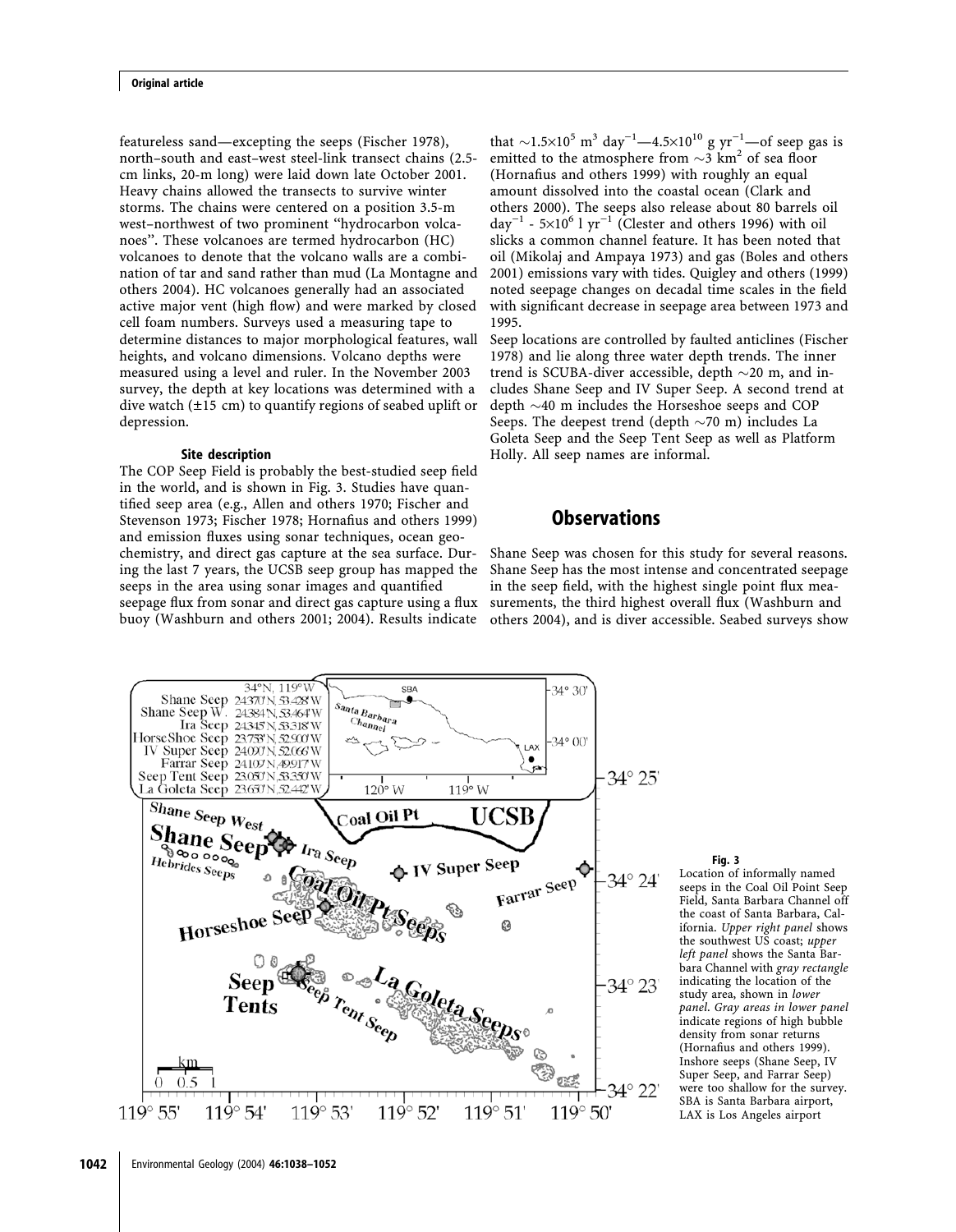

#### Fig. 4

Images from Shane Seep taken Nov. 2000. A shows peripheral region 10 m north of the transect line center. Sand anchor extends  $\sim$  50 cm above the seabed. B shows main vent in HC volcano #1. HC volcano rim is visible to lower right. Width of image is approximately 1 m, the largest bubbles are 2–3 cm across

seepage spanning a wide range of fluxes and bubble stream types, from streams separated by 1–2 m in the peripheral zone that emitted bubbles in lines (See Fig. 4A), to very intense vents producing fist sized bubbles every few tenths of a second in the HC volcanoes (See Fig. 4B). Figure 5 summarizes the seabed mapping observations from November 2000 to November 2003.

#### Seabed morphology variations over time

#### Seep-scale nomenclature

As is typical for many natural systems, the COP Seep Field seepage exhibits spatial structures on diverse scales, from kilometer to centimeter. Since the processes controlling these features are different, we introduce the following nomenclature to distinguish between seepage at different scales (Leifer and Boles 2004b). The largest scale is the seep field. Seep fields are isolated from each other by large distances (large is defined as >20 times the size scale of the structure, in this case, the seep field). Within the seep field are active seep areas, which are surrounded by areas without seepage. Seep areas often are controlled by the underlying geological structures (faults, fractures, salt diapirs, caprocks, etc.) and may span several to tens (or even hundreds) of meters. A seep area may contain one or more central seep zone or zones, which are defined by distinct morphological features (mud volcanoes, mounds, brine pools, gryphons, etc.). Each central zone is generally surrounded by a peripheral seep zone, which is much less active and is absent significant features. Although a seep area can contain multiple central seep zones or none, we defined the entire peripheral area as a single zone. At the smallest scale (neglecting microseepage) is the seep vent, from which bubbles emerge at a single point. Finally, structures larger than seep vents may exist within seep zones and are termed seep domains. We define the seep domain as including vents that exhibit close interconnec-

tedness. Thus flux variations at one vent strongly affect the flux at other vents in the domain. Furthermore, some vents in one seep domain may be physically located in another seep domain; it is the connectivity that is important.

#### Seabed surveys

Video surveys from November 2000 showed just two HC volcanoes (#1 and #2) with a dividing ridge between them, (indicated by a dashed line in Fig. 5A). The volcanoes were roughly circular and  $\sim$ 3 m in diameter. Few changes were noted during the next year. The first survey when seabed features were measured was November 25, 2001. Over the subsequent 2 years, numerous changes occurred including: appearance of new volcanoes and other seep related features, growth of walls, destruction of walls, relocation of volcanoes, and plastic-like seabed deformations (see Table 1).

The most significant change observed was the formation of HC volcano #3. HC volcano #3 was nearly circular and appeared during a 3-week period in October 2001 after the transect chain was laid in place. During the same 3-week period, the walls of HC volcanoes #1 and #2 were partially destroyed. HC volcano #3 became the dominant seepage zone until HC volcano #0 became dominant in June 2003. Finally, by November 2003, HC volcano #3 became inactive with only trace remnant features (slight depression, dark sand coloration).

The formation of active HC volcanoes #4 and #0 both were presaged by the appearance of minor seepage related features in March 2002 and March 2003, respectively. This may have happened for HC volcano #3, but was not noted (once it was recognized that major features may be presaged by the appearance of small features, subsequent surveys were conducted more carefully). In some cases, the appearance of small intense seepage features did not presage the appearance of a HC volcano. In June 2003, a small, low-activity HC volcano  $\sim$ 75 cm in diameter and  $\sim$ 5 cm deep was first noted  $\sim$ 3 m west of the mooring point (but not mapped). It was not noted in a subsequent survey in November 2003.

Also observed in association with rapid growth of HC volcanoes was a change in the volcano floor from sand to exposed stones and large tar blocks. When first surveyed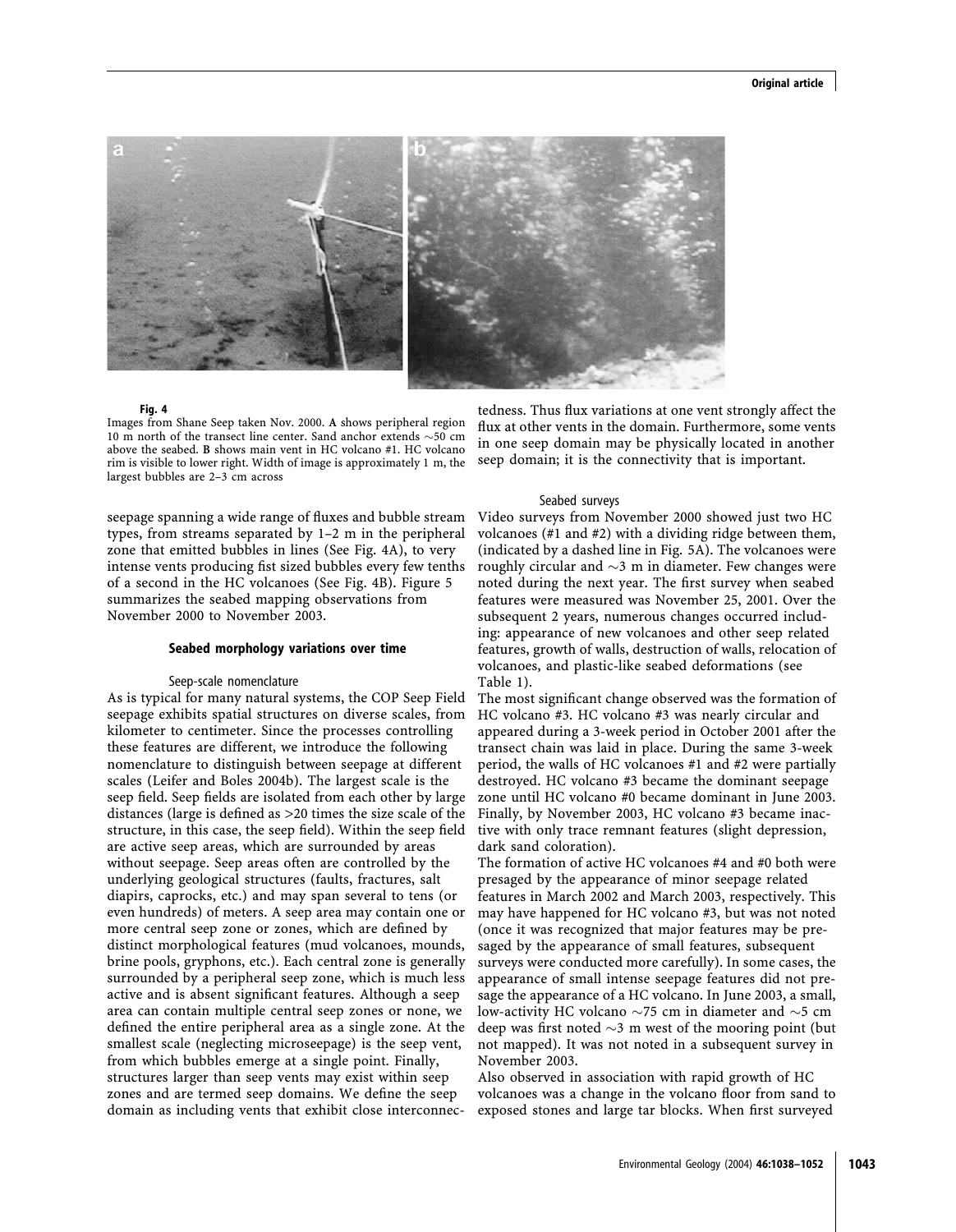#### Original article



Fig. 5

Results of Shane Seep seabed surveys 11/2000–11/2003. Vertical thick gray lines show location of profiles, shown to scale and labeled at the top of each panel. D Profiles were not measured March 2003. Dashed line on A shows approximate location of central dividing wall prior to November 2001. Primary vent locations shown where identifiable. Small grid is 1-m squares, large grid is 5-m squares. Symbol key on figure. HC is hydrocarbon

in November 2001, large tar blocks (to  $1.0 \times 0.5 \times 0.75$  m) were observed in HC volcano #3 and the floor was sandy. By December 2001, the volcano floor of HC volcano #3 was comprised of pebbles and stones. In March 2003, seepage at HC volcano #0 was intense (but not dominant) and this small volcano's floor was pebbled.

Surveys after the transect chains were laid down showed one chain disappearing into walls of HC volcano #3, although elsewhere the chain remained atop the sediment. This strongly suggests that the HC volcano walls are

depositional features. Sediment in the volcano walls and floors is very cohesive due to the high tar content, yet the surveys showed walls were occasionally destroyed and also rebuilt. Thus, the northward ''migration'' of HC volcano #3 from March 2003 to June 2003 probably resulted from the destruction and rebuilding of its walls several meters to the north, and as a result, its walls were no longer penetrated by the transect chain in June 2003.

Not all volcano relocations were necessarily due to a destructive/constructive cycle, particularly with regards to HC volcano #4. By March 2003, HC volcano #4 was located on a plateau, with the seabed in the general area elevated several tens of centimeters. HC volcano #4 was first noted in March 2002 as a 2-cm-tall feature beyond HC volcano #3 and resembled a large, circular pancake rather than a volcano. A few sporadic bubble streams emerged from the feature. Over the next year it grew in height and gas emission. Seabed uplift to the west of HC volcano #3 and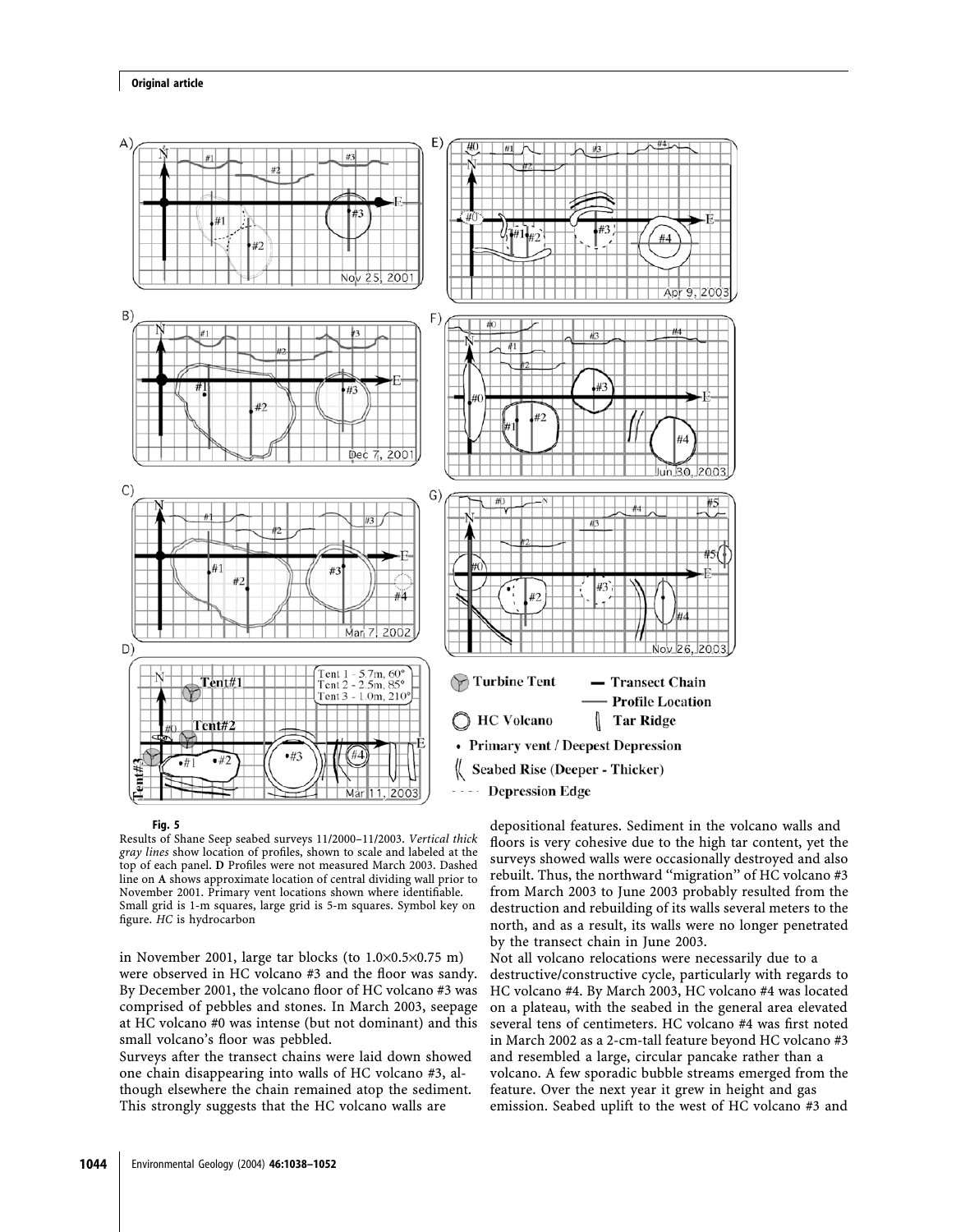| Table 1                                                                |  |  |
|------------------------------------------------------------------------|--|--|
| Summary of seabed morphology changes. See Fig. 5 for feature locations |  |  |

| Feature       | #0                       | #1     | #2                       | #3    | #4    | #5                       | E. Ridges                | S. Ridge |
|---------------|--------------------------|--------|--------------------------|-------|-------|--------------------------|--------------------------|----------|
| Appearance    | 03/03                    | <11/00 | $<$ 11/00                | 10/01 | 03/02 | 11/03                    | 03/03                    | 03/03    |
| Movement      | -                        | 03/03  | 12/01                    | 06/03 | 03/03 | $\overline{\phantom{0}}$ | $\overline{\phantom{m}}$ | 11/03    |
|               | 04/03                    | 3/03   | -                        | 06/03 | -     |                          |                          |          |
|               | 11/03                    | 11/03  | $\overline{\phantom{0}}$ | 11/03 |       |                          |                          |          |
| Growth        | 06/03                    | 12/01  | 12/01                    | 12/01 | 04/03 |                          |                          | 04/03    |
|               | 06/03                    | 03/02  | 03/02                    | —     | -     |                          |                          |          |
|               | -                        | 06/03  |                          |       |       |                          |                          |          |
| Shorter walls | -                        | 10/01  | 10/01                    | 04/03 | 06/03 | -                        | -                        | 06/03    |
|               | $\overline{\phantom{m}}$ | 03/02  | 03/02                    | 11/03 |       |                          |                          |          |
|               | 11/03                    |        |                          |       |       |                          |                          |          |
| Dominant      | 06/03                    | 11/00  |                          | 11/01 |       |                          |                          |          |
| volcano to    | to                       | to     |                          | to    |       |                          |                          |          |
| seepage       | 11/03                    | 10/01  |                          | 04/03 |       |                          |                          |          |

 $-$  implies no significant change, i.e., <25%, or not applicable

of the plateau on which it stood accompanied this increase in seepage. However, in November 2003, HC volcano #4 was smaller than previous observations, and although still atop a plateau, the surrounding seabed was deeper than before. Simultaneously, HC volcano #4 and its plateau had shifted several meters to the south. These changes are more suggestive of the plastic deformation of tar saturated sediments than erosion and reformation.

Also suggestive of plastic deformation of the seabed are the ridge and ledge features. In general, tar ridges persisted for relatively short time periods. The south tar ridge (41 cm tall), first noted in March 2003, largely had disappeared by June 2003, replaced by a ledge in November 2003. Another example was the area to the north of HC volcano #3, which was noted as elevated only in the April 2003 survey. Seepage at tar ridges is much less than for the HC volcanoes, and they generally have slightly more seepage from their crests than their edges and the surrounding seabed.

Most elongated features were oriented north–south. During its initial growth phase, HC volcano #0 became highly oblong in a north–south direction, roughly centered on its primary vent. The east tar ridges and also the uplift between volcanoes #3 and #4 were north– south oriented. In one survey, HC Volcano #4 was north–south elongated, although in November 2003 it was roughly circular. HC volcano #0 had a unique, twostep profile on its southern wall in June 2003, with a raised plateau  $\sim$ 20 cm wide, halfway up (Fig. 5F). In November 2003, the profile for HC volcano #0 was still asymmetric, nearly vertical to the south and sloping towards the north.

Primary vent locations (marked with numbered rebar stakes) were generally persistent, although they were observed to move (or more likely deactivate with activation of a new primary vent), particularly when the HC volcano moves. Thus the main vents of HC volcanoes #1–#3 remained in the same location from November 2001 to March 2002; however, 1 year later (March 2003; Fig. 5D), they had shifted. At this time, the stakes marking vents #1 and #2 were found toppled over and were relocated by divers to the new vent locations.

Another change of note was the deposition of sand at the site prior to the April 2003 survey. The stake for vent #2 was found sticking  $\sim$ 15 cm out of the sandy seabed, instead of the  $\sim$ 50 cm during the previous survey, indicating the deposition of  $\sim$ 30 cm of sand (at least at vent #2). Ridges protruding above the sand matched the previous location of the walls of HC volcano #3, indicating other portions of HC volcano #3's walls were destroyed to a height less than the added sand overburden.

#### Turbine seep-tent

SCUBA divers deployed three turbine seep-tents (Fig. 1) at Shane Seep on March 11, 2003 (see Fig. 5D for locations). The tents were located in the peripheral zone in areas with three different seepage rates on an approximately level seabed. Thus, the tent skirts were flush with the seabed, sealing their interiors from the surrounding ocean. This zone was characterized by numerous small vents located  $\sim$ 30 to 50 cm apart, each producing lines of bubbles, and extended a few meters south and north of the transect chain. Vent density decreased further north, extending the furthest in the north-northeast directions, as far as 10 to 13 m. Deployment avoided the HC volcanoes on the hypothesis that fluxes might be large enough to lift the tents off the seabed.

Vertical temperature profiles were obtained during deployment and recovery (Fig. 6A). For each profile, data were depth segregated into 1-m depth layers and then averaged. The tents were deployed at 10:35 AM and the vertical profile showed a well-mixed water column, with a thin cooler layer near the seabed. Swell was low  $(\sim 1 \text{ m})$ and predominantly from the south. Turbine data collection started at 11:00 AM and continued for 2 h once divers positioned the tents and attached the turbines. The seabed temperature and pressure are shown in Fig. 6B. By late morning, wind and swell had increased. These changes accompanied the arrival of a marine layer in the area, which arrived at the site at  $\sim$ 12:30 PM. At 13:10, the changing tide shifted the boat and pulled the turbines off the tents. Divers replaced the turbines at 13:50 and data collection resumed. Tent #3 was repositioned, slightly shifted from its original location, which may have caused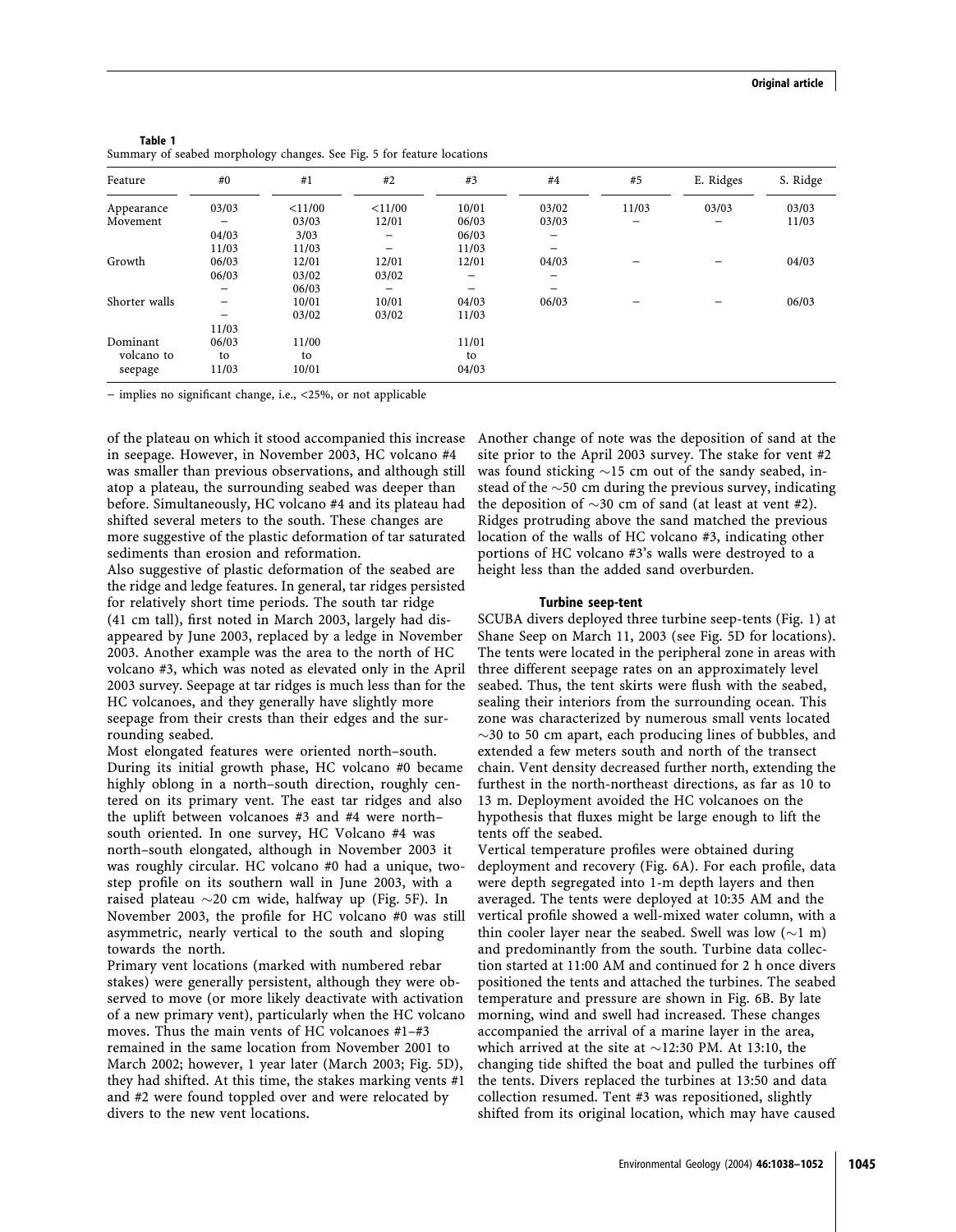

Fig. 6

Vertical temperature profiles (1-m averaged) A and seabed temperature and pressure records B for March 11, 2003. Data key on figure, times of tide shift, deployment, and turbine data acquisition shown on B

an offset in its flux. The tide shift was accompanied by an influx of colder water at the seabed. Data collection continued for another 90 min before tent recovery due to the worsening weather. The vertical profile at recovery (Fig. 6A) showed cooler water throughout most of the water column.

Fluxes for the three tents are shown in Fig. 7. Variations on short time scales were observed; for example, there was a clear seepage response to hydrostatic pressure changes due to swell (Leifer and Boles 2004a). Interestingly, Tents #1 and #2 both experienced transient events termed ''ejections,'' during which the flux first decreased and then increased significantly. Raw data (not averaged or smoothed, i.e., 0.2-s resolution) for the ejection at tent #1 is shown in Fig. 8A. During this event,  $0.42 \text{ m}^3$  of gas (at STP) was emitted in  $\sim$ 5 s. It is unclear if the high-frequency oscillations were real or a result of the turbulence within the turbine at such high flow rates. The calibration was extrapolated to this range because producing a gas flux of 2  $m<sup>3</sup> min<sup>-1</sup>$  (at STP) was not achievable in the lab. Based on lab tests of smaller bubble pulses, the initial half second of rising flux most likely corresponds to the ''bow wave'', or water pushed in front of the bubble, while some of the "tail" (14:13:55 to 14:13:57) likely resulted from persistence of the upwelling flow (or wake) after the

bubble pulse passed. Both immediately before the ejection and shortly afterwards, the gas flux dropped to zero for several seconds (Fig. 8A). The flux remained depressed for  $\sim$ 30 s after the ejection before beginning to unsteadily recover to greater than its original value. A second ejection occurred at 12:08 PM at tent #2 (Fig. 8C) and showed a similar pattern, but with a smaller initiating drop, followed by recovery to a greater flux afterwards, at least for  $\sim$ 3 min. The flux then decreased  $\sim$ 10% and remained depressed for  $\sim$ 1 min.

### **Discussion**

The turbine flux data shows variability with time scales from seconds to hours. On much longer time scales, seabed morphological changes occurred on monthly to yearly time scales. The high tar content of the sediment, and frequent construction/destruction of HC volcano features suggest that large ejections occur frequently and may often relate to tar. Leifer and Boles (2004b) concluded that small, very oily bubbles were formed occasionally during bubble formation and for high flow vents, during bubble breakup. Thus, we hypothesize that the dynamic nature of the COP



Fig. 7 Flux, corrected to standard temperature and pressure ( STP). Tents labeled on figure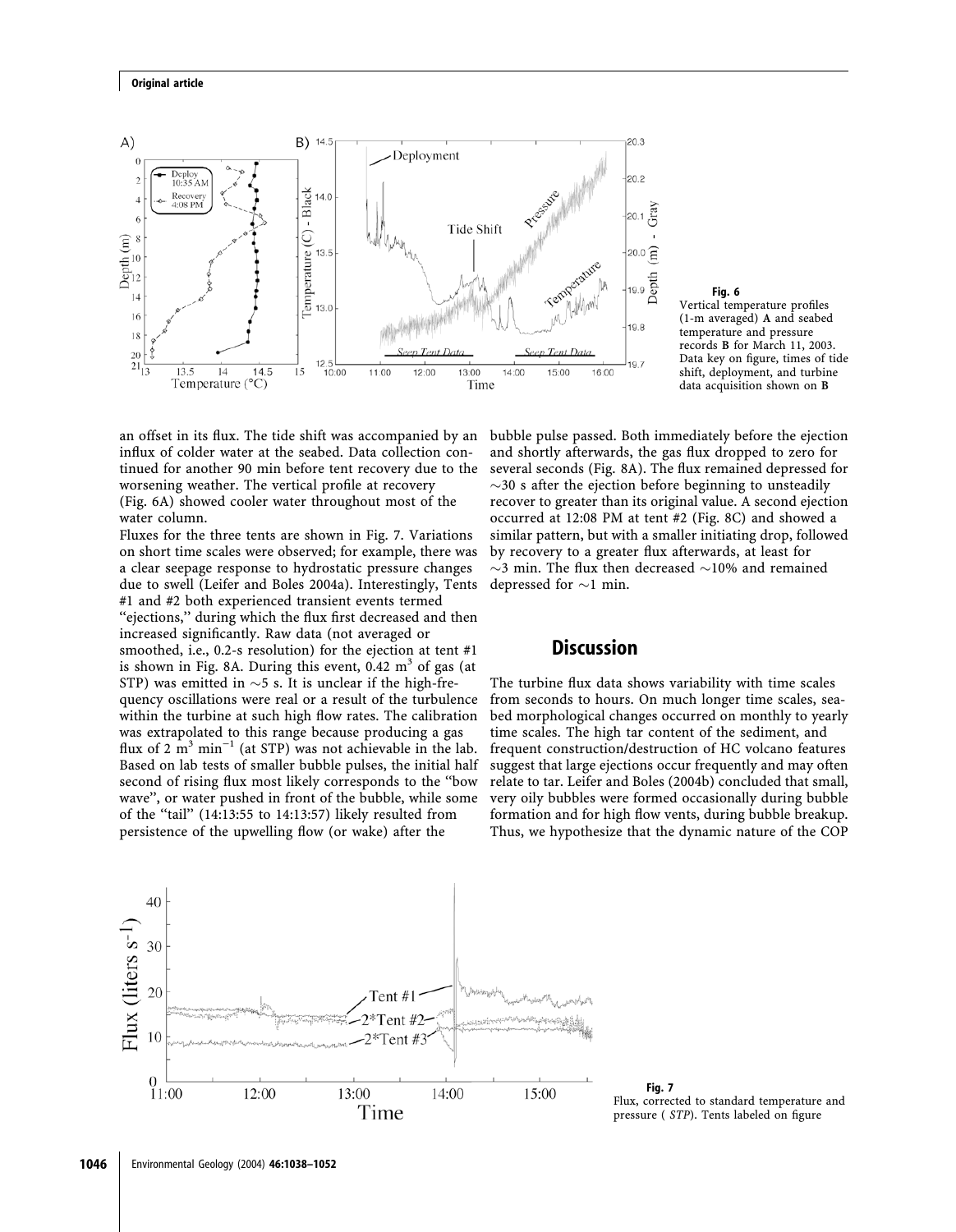

#### Fig. 8

Flux, corrected to standard temperature and pressure (STP), for A tent #1 during ejection event. Raw data with 0.2-s time resolution and B 1-s averaged data for tent #1. Note, vertical scale is logarithmic. C 1-s averaged data for tent #2 during a second ejection event and D 5-s averaged data for tent #2

Seep Field is due largely to the interplay between tar, oil, and gas.

#### Seep seabed-morphology

Seabed morphology changes over the years included the deposition of tar from ejections along with the removal of seabed material during large ejection events, plastic seabed deformation, and the erosion and burial of features by sand, probably during storms. Vent locations can remain fixed for years and then re-emerge nearby. While ejection events build up volcano walls, they also can destroy them. Together these changes provide strong evidence of the dynamic nature of hydrocarbon seeps.

Ephemeral nature of seabed seep features HC volcano #3 formed during a 3-week period when  $\sim$ 10,000 kg of sediment was displaced (for 3.5-m diameter, 50-cm depth, and 2-g  $cm^{-3}$  sediment density) and had highly circular walls that were centered on the main vent. This evolution is most plausibly explained by one or a series of ''explosive'' ejection events. During this period the walls of HC volcanoes #1 and #2 also were destroyed, indicating that ejections not only form HC volcanoes but also destroy them. Therefore, we propose that rapid formation of HC features including the growth of walls, or volcano relocation (i.e., destruction of the old walls and construction of new) provide evidence of frequent, powerful ejections or series of ejections. Further evidence of eruptive behavior is provided by the observation that when volcano walls grew taller, they grew symmetrically (except

for HC volcano #0) and buried the transect chain. Since we propose a depositional model for formation of these features, ejections are required to loft seabed material. The magnitude of these events must have been significant. An ejection of orders of magnitude larger than shown in Fig. 8 was reported in Leifer and others (2003) and showed no significant modification of seabed features. Clearly, a very large event (or series of events) formed HC volcano #3. The blockage that caused the formation of HC volcano #3 could have been shallow or deep (deep is defined as many times the seep area size scale, i.e.,  $>25$  m). Any explanation must account for the destruction of the intervening ridge at the existing vents and the formation of HC volcano #3. One hypothesis is a shallow blockage of the flow through vents #1 and #2, which caused the pressure build-up necessary to form HC volcano #3. This pressure buildup and the subsequent formation ejected the large tar blocks found in HC volcano #3. Thus, the tar blocks suggest the most plausible mechanism was a tar plug. Since tar blocks were not found at the HC volcanoes #1 and #2, the tar probably was from the shallow subsurface under HC volcano #3.

Alternatively, we could hypothesize a deep source, such as a large gas pulse that upon reaching the seabed overwhelmed the capacity of the existing vents. This would lead to a pressure increase in the fractures underlying vents #1 and #2 which were too small to easily conduct the high gas flux. In this scenario, the pressure increased sufficiently to create a new pathway, i.e., HC volcano #3.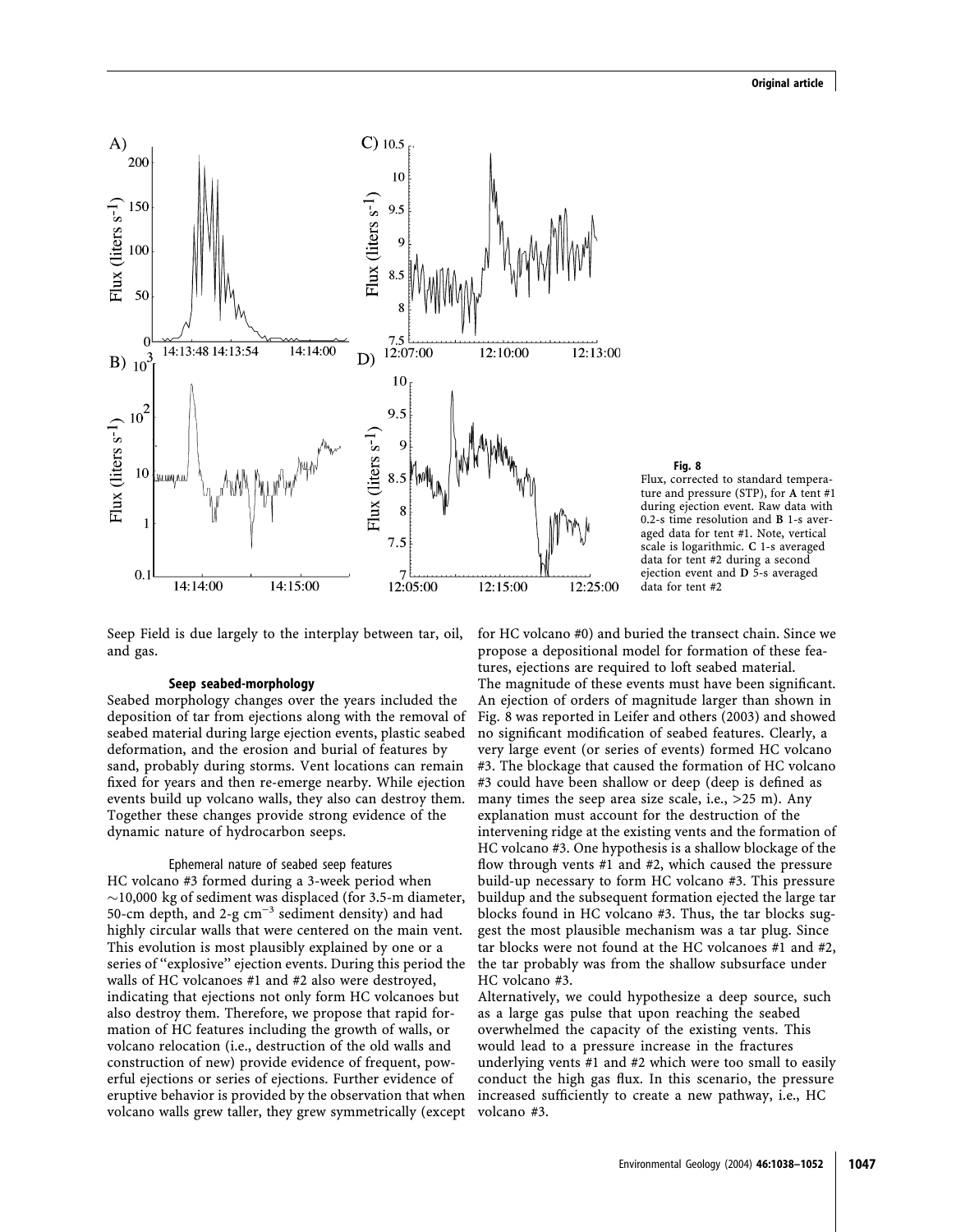The blockage that caused the ejection event at tent #1 occurred sufficiently deep to stop seepage at all vents under the tent. Assuming the ejection at tent #2 was due to the same process (blockage and blow-through), then most likely the ejection only affected a fraction of the vents under the tent since the flux never ceased.

The ejection event at tent #1 released significant gas in a very short time, but did not significantly change seabed morphology. However, the event released tar (found on the bubble-breakup grid). This suggests that this type of ejection could contribute to the construction (via deposition and sand grain cementing) of HC volcano walls. The hypothesis that HC volcano walls form by a depositional process was dramatically demonstrated by the burial of the transect chain after it was draped across the newly formed HC volcano #3. Since elsewhere the chain, even two years later, lay on top of the sandy bottom, only a depositional process can explain the chain's disappearance into the volcano walls. Furthermore, the appearance of pebbles in the bottom of HC volcano #3's crater suggests that not only tar, but also sand and other fine unconsolidated sediment were lofted during these events, leaving behind the heavier pebbles.

#### Plastic seabed deformation

The seabed morphology surveys also showed changes that probably were not caused by eruptive events; namely seabed deformations including the appearance and relocation of tar ridges, ledges, and plateaus. These were most common towards the eastern edge of the seepage area, where there also was evidence of seabed uplift ( $\sim$ 30 cm). We propose that these seabed deformations are related to tar (or very viscous oil) flows with minimal gas flux. In such case, the process is similar to tar oozes that form mounds at a beach tar seep at Carpinteria State Park, CA. This tar was used by indigenous peoples for boat making for centuries or longer (Fischer 1978). Given sufficient driving pressure, tar can migrate. At Shane Seep, this pressure probably results from gas trapped behind the tar, which may form gas spaces under the more transient seabed features. These features are associated with lower gas emissions, unlike the main HC volcanoes. The transience of these features may result from when gas becomes trapped underneath the tar-sand layer at the seep seabed or leaks faster than it is replaced from below. This may explain the subsidence west of HC volcano #4 in November 2003 as compared to previous surveys, which occurred during a period when its size decreased significantly. Because tar is deformable, pressure relief could be lateral, thereby causing seabed surface features to shift, as happened between April and June 2003.

A major difference in the formation of HC volcanoes #3 and #4 was that HC volcano #4 formed gradually (over a year) and included a raised plateau, while HC volcano #3 appeared suddenly. Not only did the plateau height gradually increase with time, but the gas flux at HC volcano #4 and the size and height of its walls also increased gradually. When first identified, HC volcano #4 was only a few centimeters tall and emitted a few bubble streams. By 2003, its crater was meters across with walls half a meter high

and many active vents. This is consistent with the tar initially being slowly forced from the fractures until the gas flux was sufficiently great (i.e., fractures were sufficiently open) to begin ejecting tar and forming walls. Also interesting and probably tar related was the ''death'' of HC volcano #3, which was preceded by relocation of the volcano to north of the transect chain. This probably signifies that tar had begun blocking the fractures under HC volcano #3 and was no longer being effectively cleared through by the gas flux. Gas flux then shifted to other vents (#0 and #4 in April 2003), while HC volcano #3 migrated north a few meters. This shift could have been as a result of this tar blockage not being cleared. Alternatively, the shift in gas flux could have stopped further clearing of tar plugs by the blow-through ejection mechanism. Furthermore, an increase in tar flux and blockage of pathways could explain the large  $(\sim 50 \text{ cm})$  increase in plateau height near HC volcano #3 during the same period, prior to the expansion of HC volcano #4 between April and June 2003.

#### Seep ejections and bubble survivability

Net effect of ejections on total flux The 5-s ejection at tent #1 released 140 l of gas (at 3 bar), in comparison to the prior background flux of 5.3  $1 s^{-1}$ . Thus the ejection released gas equivalent to 26 s of normal flux in just 5 s. Since total flux dropped to  $\sim$ 3 l s<sup>-1</sup> (at 3 bar) for several minutes before the ejection, the total effect of the ejection was a net decrease in flux. However, afterwards the flux increased and remained elevated  $(\sim 25\%)$  for tens of minutes. Including the post ejection increase in flux yields a clear net increase in gas flux. The key point is that the ejection flux itself did not significantly impact overall flux at tent #1. Rather it was the changes before and afterwards that had a significant effect (which we hypothesize were due to tar) for the vents under tent #1. What remains unknown is whether the overall flux for the entire seep domain was significantly altered, or simply shifted between vents. These observations suggest that the larger events associated with changes in seabed morphology may also significantly enhance seep gas emissions. However, since this conclusion is based on extrapolation, further research is required to determine if the eruptive gas ejection for these larger events which significantly change seabed features, contribute significantly to total gas flux.

#### Ejections and bubble survival

Bubble plumes from low flow vents in the Gulf of Mexico (Leifer and MacDonald 2003) and Santa Barbara Channel (Leifer and Boles 2004b) produced a narrow size range, while bubble plumes from high flow vents produced a wide spectrum of bubble sizes including very large and very small bubbles. Not surprisingly, high flow vents also generated stronger upwelling flows. Higher flux seeps in the COP seep field enhance the dissolved methane concentrations in the plume water surrounding the bubbles, thereby decreasing the bubble dissolution rate (Clark and others 2003). In numerical studies, Leifer and Patro (2002) showed that upwelling flows and enhanced plume methane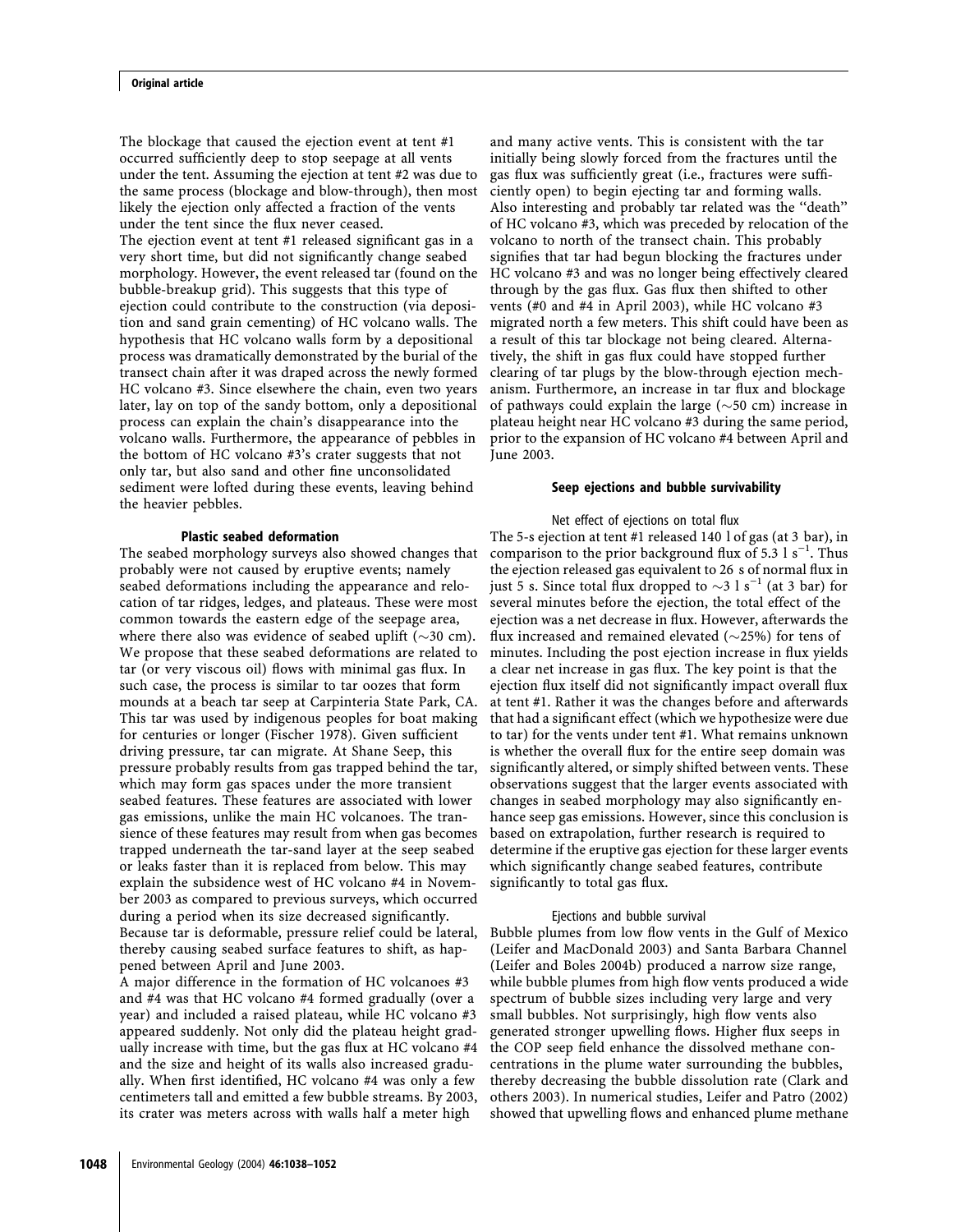concentrations increase bubble survivability and vertical, bubble-mediated methane transport.

Bubble emission size distributions during ejection events are unknown, but since they are high flow, they most likely produce a broad, weakly size dependent, bubble size-distribution, extending to very large bubbles. The lab test pulses produced bubbles as large as tens of centimeters. The higher flux and broader size range should significantly enhance methane concentrations in the plume water. Upwelling flows would also be stronger given the greater bubble flux. These three factors lead to the hypothesis that bubble-mediated gas transport to the sea surface from large transient ejection events will be much greater than for an equivalent flux from more widespread and nonejective gas emissions.

#### A proposed mechanism for transient behavior of seeps

#### An electrical network model

Seep vents are probably interconnected in a complex manner through subsurface fractures, faults, unconsolidated sediment, and rocks. A simplified approach to model subsurface gas seepage is as a network of connected resistors with resistances  $R_i$  - equivalent to viscosity, and capacitors with capacitances  $C_i$  - equivalent to reservoirs or fracture capacities, driven by a voltage potential,  $V_R$  equivalent to the system overpressure (Fig. 9A). If  $V_R$ changes (e.g., due to an increase in water column height or reservoir pressure), the flow for each pathway—equivalent to current  $i_j$ , adjusts with its own time scale until a new equilibrium flow is achieved. The new equilibrium will have a different ratio of flow for each vent from the original equilibrium due to the relationship between viscosity and flow. This is analogous to the change in resistance in a resistor due to heating from changes in current. Continuing the analogy, larger pathways (equivalent to higher wattage resistors) are more capable of conducting an increased flow with less of an increase in viscoous damping (corresponding to less resistive heating) than smaller pathways. This is consistent with the observations

of Leifer and Boles (2004b) that the tent with the highest flow showed the smallest response to swell-induced flow variations. The response of the fracture system is complex, with each fracture acting as a low pass filter with its own RC time constant. Thus, high capacity and high resistance fractures (long RC time constant) damp out variations, while low capacity and low resistance fractures (short RC time constant) do not. However, an amplified response to the driving pressure signal, as reported for swell pressure forcing in Leifer and Boles (2004b) requires a more complex model. Leifer and Boles (2004b) proposed pore activation and deactivation as the most likely process. In their model, pores are activated and deactivated depending upon the vent overpressure required to overcome surface tension and hydrostatic pressure to form bubbles. In our electrical analog model, this is equivalent to a Zener diode at each vent mouth that blocks current flow unless a certain voltage potential is exceeded. The model shown in Fig. 9A is for gas only. In reality, there should be a second electrical network to describe the oil flux, which shares the same pathways. Moreover, interconnections between the two networks likely are numerous and intimate. As an example, consider an increase in gas flow. This increases the driving force behind the oil flow, increasing the oil flow. This is analogous to a transistor in which a current applied to the gate (gas flow) controls the current flow between the base and emitter (oil flow), shown in Fig. 9B. Alternatively, if the initiating event is an increase in oil flow, the fracture dimensions will be reduced and thus the resistance to gas flow increases and fracture capacity decreases. This leads to higher driving pressure ( $V_R$ ) that further increases the oil flow, depleting the oil reservoir in that portion of the fracture. Oil depletion then leads to a reduced oil flow. Thus, many of these feedback cycles lead to oscillatory behavior. Leifer and Boles (2004b) reported a 4-Hz frequency oscillation in bubble gas emissions from a single low flow vent at Shane Seep. They proposed this resulted from the interaction between the oil and gas flows. One prediction of the resistance model is that not only do decreases or increases in resistance in one fracture cause a



Fig. 9 Electrical network analogue for subsurface hydrocarbon seepage. A shows gas seepage, B shows oil-gas interaction. Symbol key on figure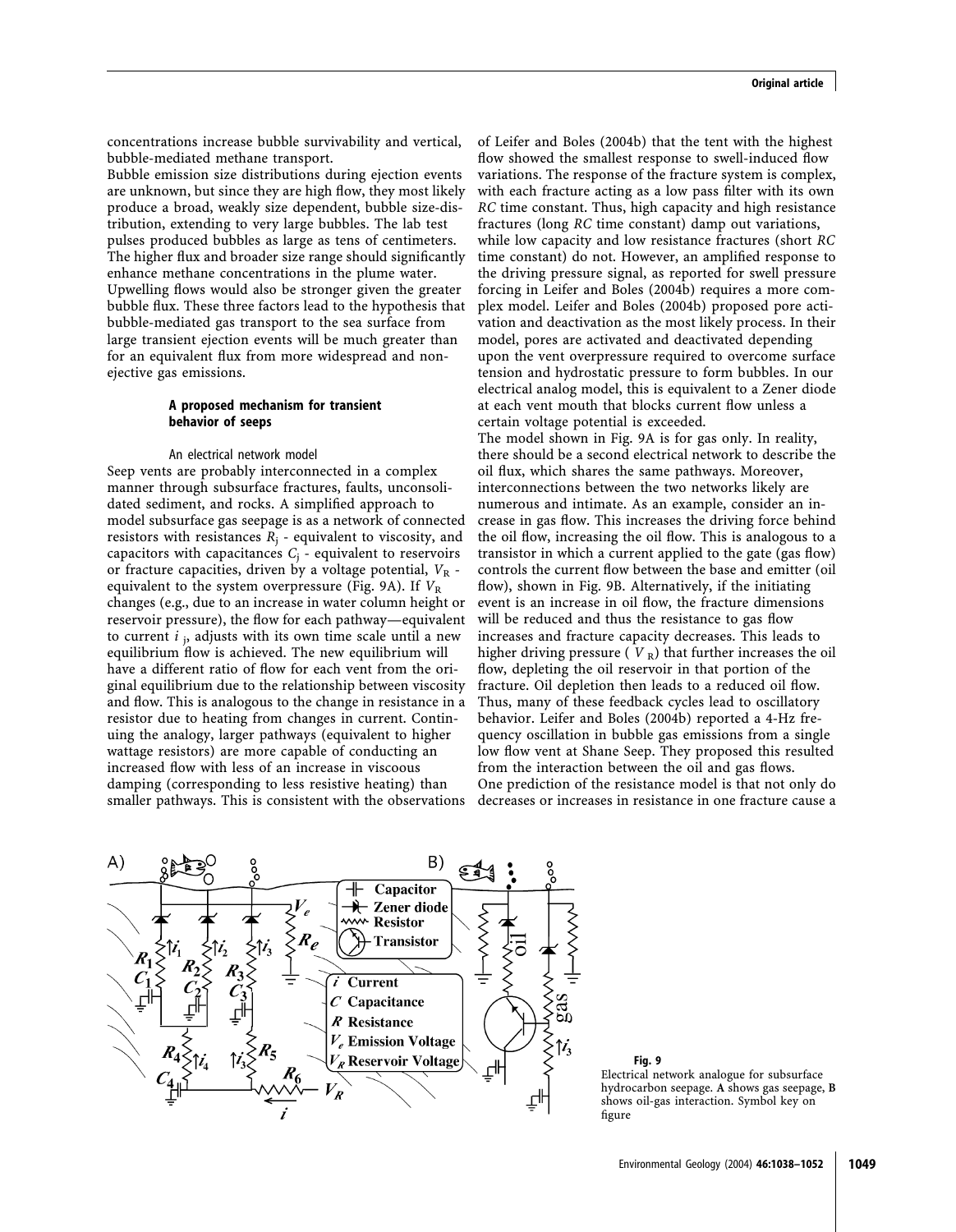change in the distribution of flow (current) through the various fractures (resistors) in the seep domain; but the total flow also changes. Another prediction, is that there is an asymmetry in the readjustment between flow increases and decreases in the fractures due to the non-linear effect of viscosity (resistive heating). Increases shift equilibrium towards higher flow vents (less viscous damping—higher wattage resistor) while decreases shift equilibrium towards lower flow vents (lower wattage resistor) since there is less viscous damping at lower flow rates. The assymetry arises since large fractures have less resistance to bubble formation (i.e., smaller Zener diodes).

#### A tar migration and formation model

The proposed electrical network model allows investigation of the response, including equilibrium shifts, of the fracture system to external and internal driving forces and processes; however, it cannot explain large transient events (e.g., Fig. 8A). During the 5-h data set, two ejection events were observed. The numerous significant seabed morphology changes also suggest that much larger, but unobserved, transient events occur. The symmetric shape of the HC volcano walls and the burial of the transect chain by wall-growth support an eruptive formation process in which tar cements sand grains together, forming the volcano walls. We propose that tar has the capability to change fracture dimensions, and unlike oil, does not readily flow—i.e., tar migration is likely ''punctuated,'' particularly if it blocks fractures until increasing pressure blows clear the tar plug.

In our model, gas bubbles flow through the center of narrow portions of the fracture system—bottlenecks—where the oil is driven primarily along the fracture walls. Because the velocity must decrease to zero at the walls—by continuity, oil adjacent to the walls (in a boundary layer) is nearly stationary. As a result, oil ages (from biodegradation or loss of volatiles into the gas flow) in the fractures, becoming more viscous and less mobile. Biodegradation has been inferred at the reservoir level beneath Platform Holly (Orphan and others 2003) and deep subsurface in the Gulf of Mexico (Sassen and others 2003). As oil ages it becomes less and less mobile until it becomes immobile tar on the fracture wall. This process gradually narrows the fracture, particularly in the bottlenecks, increasing the resistance and thus the pressure  $(V_R)$ across the developing blockage. In the electrical model, this causes a decrease in the gas and oil flows. Eventually, the fracture blockage is sufficient that the pressure across the blockage blows the tar clear, or creates a new pathway, bypassing the original fracture and blockage point. During this violent decompression, tar in other portions of the fracture network also may be blown free. The blowthrough depressurizes the portion of the fracture behind the blockage point, thus the flow decreases precipitously. Once the flow recovers, it does so at a higher magnitude due to the lower resistance of the now clearer, and hence more open, fracture. The tar blown free may reach the seabed and escape to the ocean (as on the bubble breakup grid of tent #1) or lodge elsewhere in the fracture network, thereby either partially, or completely blocking the

fracture at another bottleneck and leading to a repetition of the blockage and blow-through process. Thus, in this model, tar migrates in discrete events and is blown upwards from one fracture constriction to another.

### Conclusions

This paper shows the highly dynamic behavior of a shallow marine hydrocarbon seep, including both spatial and temporal variability on a wide range of scales. Understanding the mechanisms underlying these observations requires time and spatial flux measurements. To understand this variability, new approaches were developed, including a network of turbine seep-tents that allows longterm spatial and temporal observations of discharges rates, and mapping of the spatial and temporal variability in seabed features and vent locations. However, given the probable violence of the largest transient events, it is unlikely that as designed, the tents would survive. Still, insight into these processes can be gained from the tent observations.

We present an electrical model analog of subsurface hydrocarbon seepage that is useful for interpretation of both the spatial and temporal variability of seepage in terms of ''the subsurface plumbing system.'' We also propose a model of the interaction of tar with oil and gas seepage.

Seepage varies by many orders of magnitude on time scales from sub-second to decadal with variability including large transient seepage events. Transient events produce greater bubble fluxes with likely broader bubble size-distributions, increased upwelling flows, and elevated aqueous-plume methane concentrations. For these reasons, we propose that large transient gas emissions enhance, potentially significantly, marine-seep methane flux to the atmosphere.

For Shane Seep, tar blockage of seep conduits was proposed to play an important role in modulating transient events. Thus where seepage is associated with petroleum deposits, such as the Gulf of Mexico and other oil producing basins, similar transient behavior is likely. Similar behavior may occur under other conditions, for example, clay could play a similar role to tar, causing modulation of seepage and transient emissions.

Understanding the transient behavior of hydrocarbon seepage is critical for assessing synoptic measurements of hydrocarbon seepage. Specifically, how representative are quantitative estimates made at a single time with respect to the temporal average? While long-term monitoring of individual seep vents is an important step in understanding the temporal variability of seepage, variability in seabed morphology suggests that long-term trends cannot be interpreted without a broader, spatial context. Finally, for prediction of the impact of transient events on the global atmospheric methane budget, measurements of the ambient conditions during ejections, including upwelling flow, plume saturation, and bubble distributions are critical.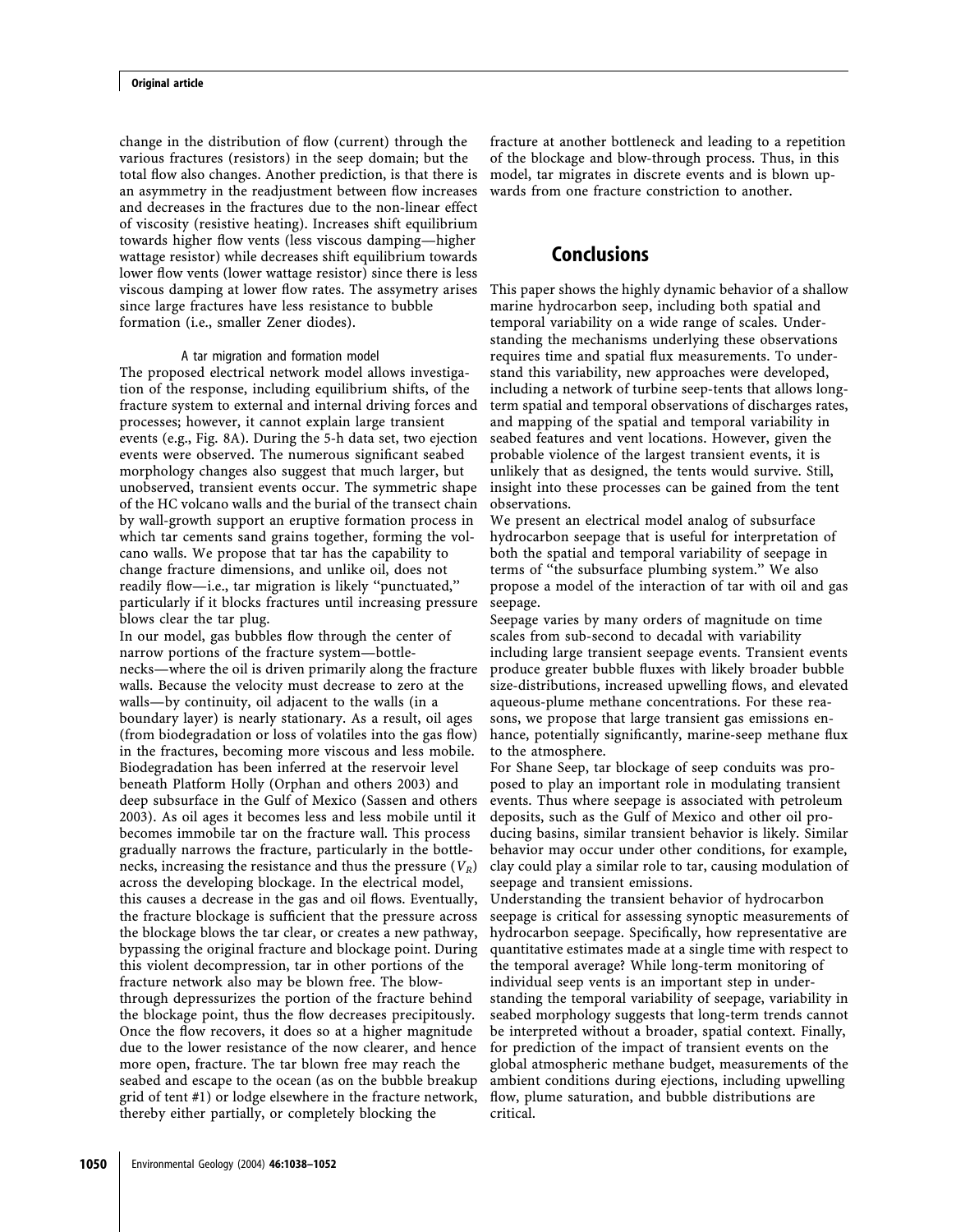Acknowledgments We would like to thank the support of the U.S. Mineral Management Service, Agency #1435-01-00-CA-31063, Task #18211 and the University of California Energy Institute. Special thanks to University of California, Santa Barbara (UCSB) divers Shane Anderson, Dave Farrar, Dennis Divins, and underwater videographer Eric Hessel. The views and conclusions in this document are those of the authors and should not be interpreted as necessarily representing the official policies, either expressed or implied of the U.S. government or UCSB.

## References

- Allen AA, Schlueter RS, Mikolaj PG (1970) Natural oil seepage at Coal Oil Point, Santa Barbara, California. Science 170:974– 977
- Blanchard DC, Syzdek LD (1977) Production of air bubbles of a specified size. Chem Eng Sci 32:1109–1112
- Boles JR, Clark JF, Leifer I, Washburn L (2001) Temporal variation in natural methane seep rate due to tides, Coal Oil Point area, California. J Geophys Res 106C11:27077–27086
- Cicerone RJ, Oremland RS (1988) Biogeochemical aspects of atmospheric methane. Global Biogeochem Cycles 2:299–327
- Clark JF, Leifer I, Washburn L, Luyendyk BP (2003) Compositional changes in natural gas bubble plumes: observations from the Coal Oil Point Seep Field. Geo-Mar Lett 23:187–193
- Clark JF, Washburn L, Hornafius JS, Luyendyk BP (2000) Dissolved hydrocarbon flux from natural marine seeps to the southern California Bight. J Geophys Res 105:11509–11522
- Clester SM, Hornafius JS, Scepan J, Estes JE (1996) Quantification of the relationship between natural gas seepage rates and surface oil volume in the Santa Barbara Channel. EOS Trans Am Geophys Union 77:420
- Clift R, Grace JR, Weber ME (1978) Bubbles, drops, and particles. Academic Press, New York, 380 pp
- Crutzen PJ (1995) The role of methane in atmospheric chemistry and climate. In: Engelhardt WV, Leonhardt-Marek S, Breves G, Giesecke D (eds) Ruminant physiology: digestion, metabolism, growth and reproduction. Proceedings of the Eighth International Symposium on Ruminant Physiology. Ferdinand Enke Verlag, Stuttgart, pp 291–315
- De Beukelaer SM, Guinnasso NL Jr, MacDonald IR, Murray JA (2003) Distinct side-scan sonar, RADARSAT SAR, and acoustic profiler signatures of gas and oil seeps on the Gulf of Mexico slope. vol 23, pp 177–186
- Etiope G, Klusman RW (2002) Geologic emissions of methane into the atmosphere. Chemosphere 49:779–791
- Fischer PJ (1978) Natural gas and oil seeps, Santa Barbara Basin, California. California offshore gas, oil, and tar seeps. State Lands Commission, prepared by the Staff of the State Lands Commission, Sacramento, CA, pp 1–62
- Fischer PJ, Stevenson AJ (1973) Natural hydrocarbon seeps, Santa Barbara basin, California, Santa Barbara Channel area revisited.
- Fischer PJ (ed) Field trip guidebook, vol 3. Am Assoc Petrol Geol, Tulsa, Oklahoma, pp 17–28
- Gal-Or B, Waslo S (1968) Hydrodynamics of an ensemble of drops (or bubbles) in the presence or absence of surfactants. Chem Eng Sci 23:1431–1446
- Hornafius JS, Quigley D, Luyendyk BP (1999) The world's most spectacular marine hydrocarbon seeps (Coal Oil Point, Santa Barbara Channel, California): quantification of emissions. J Geophys Res 104:20703–20711
- Hovland M, Judd AJ, Burke RA (1993) The global flux of methane from shallow submarine sediments. Chemospheres 26:559–578
- Judd AG, Hovland M (1992) The evidence of shallow gas in marine sediments. Cont Shelf Res 12:1081–1095
- Judd AG, Hovland M, Dimitrov LI, Garcia GS, Jukes V (2002) The geological methane budget at Continental Margins and its influence on climate change. Geofluids 2:109–126
- Katz ME, Pak DK, Dickens GR, Miller KG (1999) The source and fate of massive carbon input during the latest Paleocene thermal maximum. Science 286:1531–1533
- Kennett JP, Cannariato KG, Hendy IL, Behl RJ (2000) Carbon isotopic evidence for methane hydrate instability during quaternary interstadials. Science 288:128–133
- Kennett JP, Cannariato KG, Hendy IL, Behl RJ (2003) Methane hydrates in Quaternary climate change: the clathrate gun hypothesis. AGU Washington, vol. 54, 216 pp
- Kvenvolden KA, Reeburgh WS, Lorenson TD (2001) Naturally occurring methane seepage—workshop report. EOS 82:457
- La Montagne MG, Leifer I, Bergmann S, Vandewerfhorst LC, Holden PA (2004) Bacterial diversity in marine hydrocarbon seep sediment. Environ Microbiol (in press)
- Leifer I, Boles J (2004a) Turbine seep-tent measurements of marine hydrocarbon seep forcing on sub-hourly time scales. J Geophys Res (in press)
- Leifer I, Boles J (2004b) Measurement of hydrocarbon flow through fractured rock and unconsolidated sediment of a marine seep. Marine Petroleum Geology (in press)
- Leifer I, Clark J, Chen R (2000b) Modifications of the local environment by a natural marine hydrocarbon seep. Geophys Res Lett 27:3711–3714
- Leifer I, Clark JF (2002) Modeling trace gases in hydrocarbon seep bubbles: application to marine hydrocarbon seeps in the Santa Barbara Channel. Russ Geol Geophys (English translation published by the American Geophysical Union) 47:572–579
- Leifer I, Clark JF, Luyendyk B, Valentine D (2003) Identifying future directions for subsurface hydrocarbon migration research. EOS 84:364–371
- Leifer I, Judd AG (2002) Oceanic methane layers: a bubble deposition mechanism from marine hydrocarbon seepage. Terra Nova 16:471–425
- Leifer I, Luyendyk BP, Broderick K (2004) Tracking an oil slick through an area with multiple natural sources, Coal Oil Point, California. AAPG Memoir (submitted)
- Leifer I, MacDonald I (2003) Dynamics of the gas flux from shallow gas hydrate deposits: interaction between oily hydrate bubbles and the oceanic environment. Earth Planet Sci Lett 210:411–424
- Leifer I, Patro R (2002) The bubble mechanism for transport of methane from the shallow seabed to the surface: a review and sensitivity study. Cont Shelf Res 22:2409–2428
- Leifer I, Patro R, Bowyer P (2000a) A study on the temperature variation of rise velocity for large clean bubbles. J Atmos Ocean Tech 17:1392–1402
- MacDonald IR, Boland GS, Baker JS, Brooks JM, Kennicutt II MC, Bidigare RR (1989) Gulf of Mexico chemosynthetic communities II: spatial distribution of seep organisms and hydrocarbons at Bush Hill. Mar Biol 101:235–247
- MacDonald IR, Buthman DB, Sager WW, Peccini MB, Guinasso Jr NL (2000) Pulsed flow of oil from a mud volcano. Geology 28:10907–10910
- MacDonald IR, Leifer I, Sassen R, Stine P, Mitchell R, Guinasso Jr N (2002) Transfer of hydrocarbons from natural seeps to the water column and atmosphere. Geofluids 2:95–107
- Mader HM, Brodsky EE, Howard D, Sturtevant B (1997) Laboratory simulations of sustained volcanic eruptions. Nature 388:462–464
- McDougal TJ (1978) Bubble plumes in stratified environments. J Fluid Mech 4:655–672
- Mikolaj PG, Ampaya, JP (1973) Tidal effects on the activity of natural submarine oil seeps. Mar Tech Soc J 7:25–28
- Milkov AV (2000) Worldwide distribution of submarine mud volcanoes and associated gas hydrates. Mar Geol 167:29–42